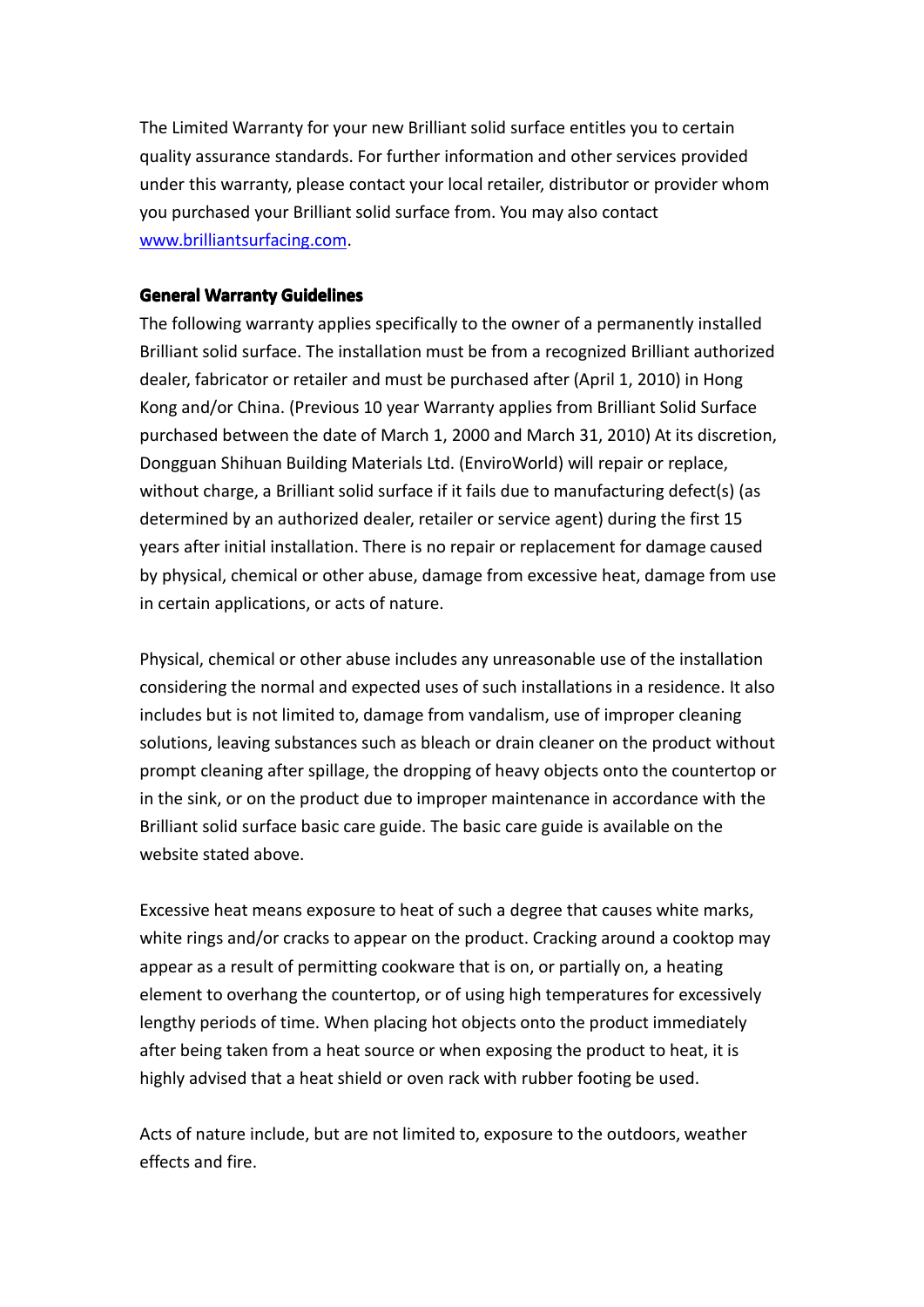This warranty does not cover products made by other suppliers or manufacturers. It also does not cover installations of Brilliant solid surface not performed by an authorized Brilliant solid surface retailer, dealer and/or fabricator. The warranty covers seam performance but not appearance. Silicone seams donot constitute as part of Brilliant solid surface installation and are therefore not covered by this warranty. Furthermore, this warranty does not cover any damage to Brilliant solid surface caused by improper installation, used or maintained appliances including garbage disposals which are built into the Brilliant solid surface or placed on the Brilliant solid surface.

Subject to the conditions below, this warranty is transferable to the next purchaser of your home provided that the newowner writes and registers the warranty with Dongguan Shihuan Building Materials Ltd. (EnviroWorld) If after, or during the installation, you decide that you do not like the colour you selected, replacement is not covered by this warranty.

This warranty is for residential countertops only. Vertical applications in commercial area with Brilliant solid surface sinks, vanities, shower pans, steam rooms and outdoor usage, do not apply under these guidelines. For example, RVs, grill tops and outside counters and boats. In-carton products purchased at retail outlets are not covered under this warranty and should be returned to the retailer from which you purchased the product should defect occur.

## **Repair or Replace**

Dongguan Shihuan Building Materials Ltd. (EnviroWorld) will repair any area of the installation that has <sup>a</sup> manufacturing defect. If <sup>a</sup> repair is not possible, Dongguan Shihuan Building Materials Ltd. (EnviroWorld) will replace the defective area of the installation. Dongguan Shihuan Building Materials Ltd. (EnviroWorld) will pay for the cost of the product andlabour in the removal and replacement of the product from the original installation of the product only. Plumbing, electrical disconnect and reconnect charges or other charges are not covered under this warranty. You are responsible for paying all other cost in regards to repair or replacement. Whether Dongguan Shihuan Building Materials Ltd. (EnviroWorld) performs repair or replacement, we will seek to obtain the best possible result, but exact colour matching cannot be guaranteed. Should we elect to replace your Brilliant solid surface installation, your warranty will continue from the original date of installation and not from the date of repair or replacement.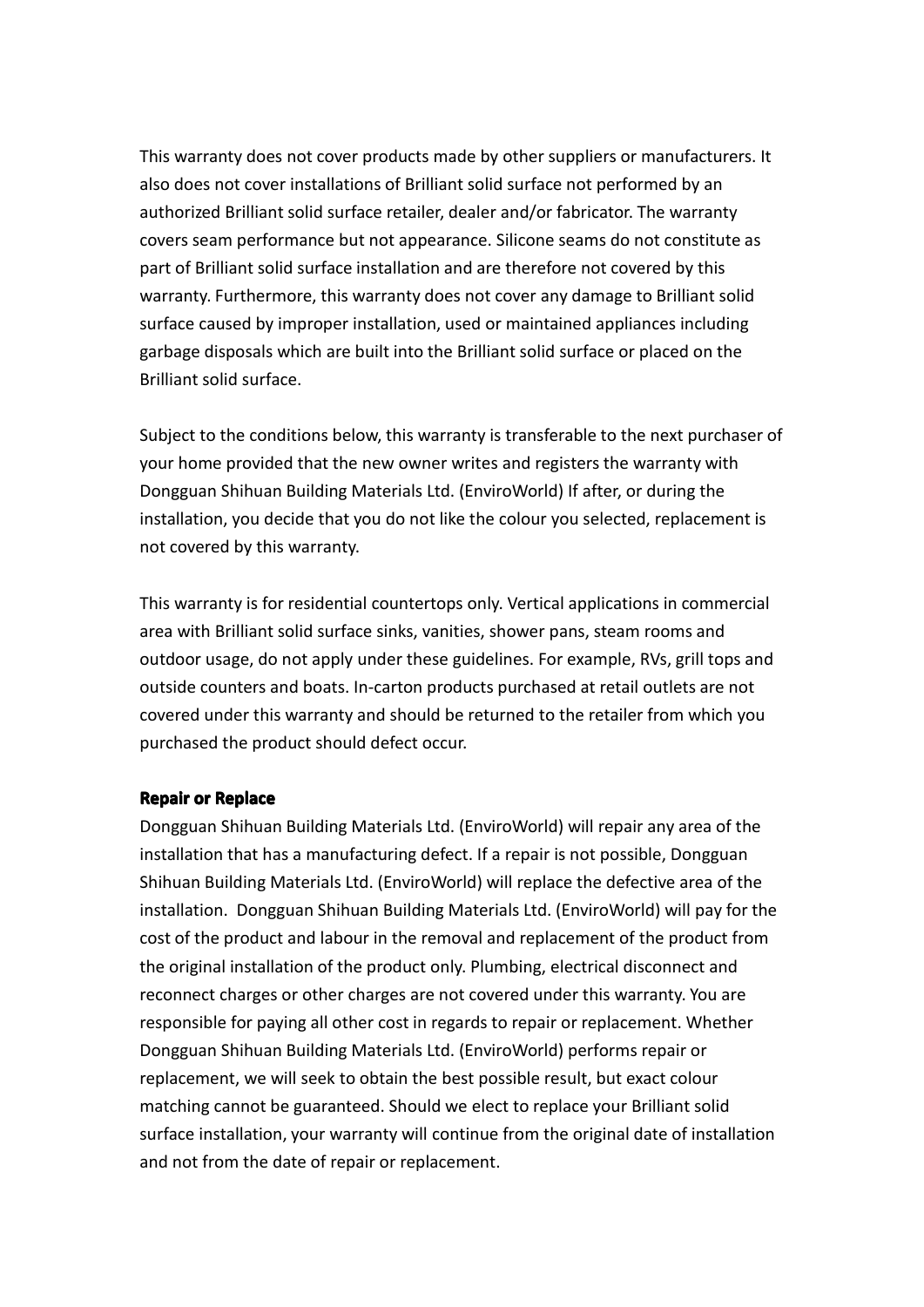## **Specific Rights**

The obligations of Dongguan Shihuan Building Materials Ltd. (EnviroWorld) to you is solely limited to the repair or replacement of the Brilliant solid surface product purchased, including necessary reasonable labour charges as noted above. No implied or expressed warranty of merchantability or fitness for <sup>a</sup> particular purpose is granted by this warranty except as expressly stated herein. Except as provided herein, Dongguan Shihuan Building Materials Ltd. (EnviroWorld) shall not be liable in either tort or contract for any loss or direct, consequential or incidental damages arising from the use or inability to use Brilliant solid surface. You shall reasonably cooperate with Dongguan Shihuan Building Materials Ltd. (EnviroWorld) and its representatives in their efforts to perform their obligations under these warranties.

To qualify for repair or replacement, the owner must provide the original sales receipt or documentation acceptable to Dongguan Shihuan Building Materials Ltd. (EnviroWorld) to demonstrate proof of purchase of Brilliant solid surface from an authorized dealer, retailer or fabricator. The date of the purchase must also be shown as well as the date of the initial installation performed by an authorized dealer, retailer or fabricator.

The foregoing is the only warranty made by Dongguan Shihuan Building Materials Ltd. (EnviroWorld) for Brilliant solid surface. No representative, dealer or any other person makes or is authorized to make any warranty, representation or promise on behalf of Dongguan Shihuan Building Materials Ltd. (EnviroWorld) with respect to such products. No terms or conditions other than those stated herein or provided by law, and no agreement or understanding, oral and written, in any way claiming to modify this warranty shall be binding upon Dongguan Shihuan Building Materials Ltd. (EnviroWorld) unless made in writing and signed by an authorized employee of Dongguan Shihuan Building Materials Ltd. (EnviroWorld).

This warranty gives the purchaser specific legal rights; other rights may also be available and may vary in provinces of China and in Hong Kong.

This is <sup>a</sup> 15-year Limited Warranty for Dongguan Shihuan Building Materials Ltd. (EnviroWorld) Brilliant solid surfaces and assurance for everlasting quality.

This warranty policy is effective April 1, 2010.